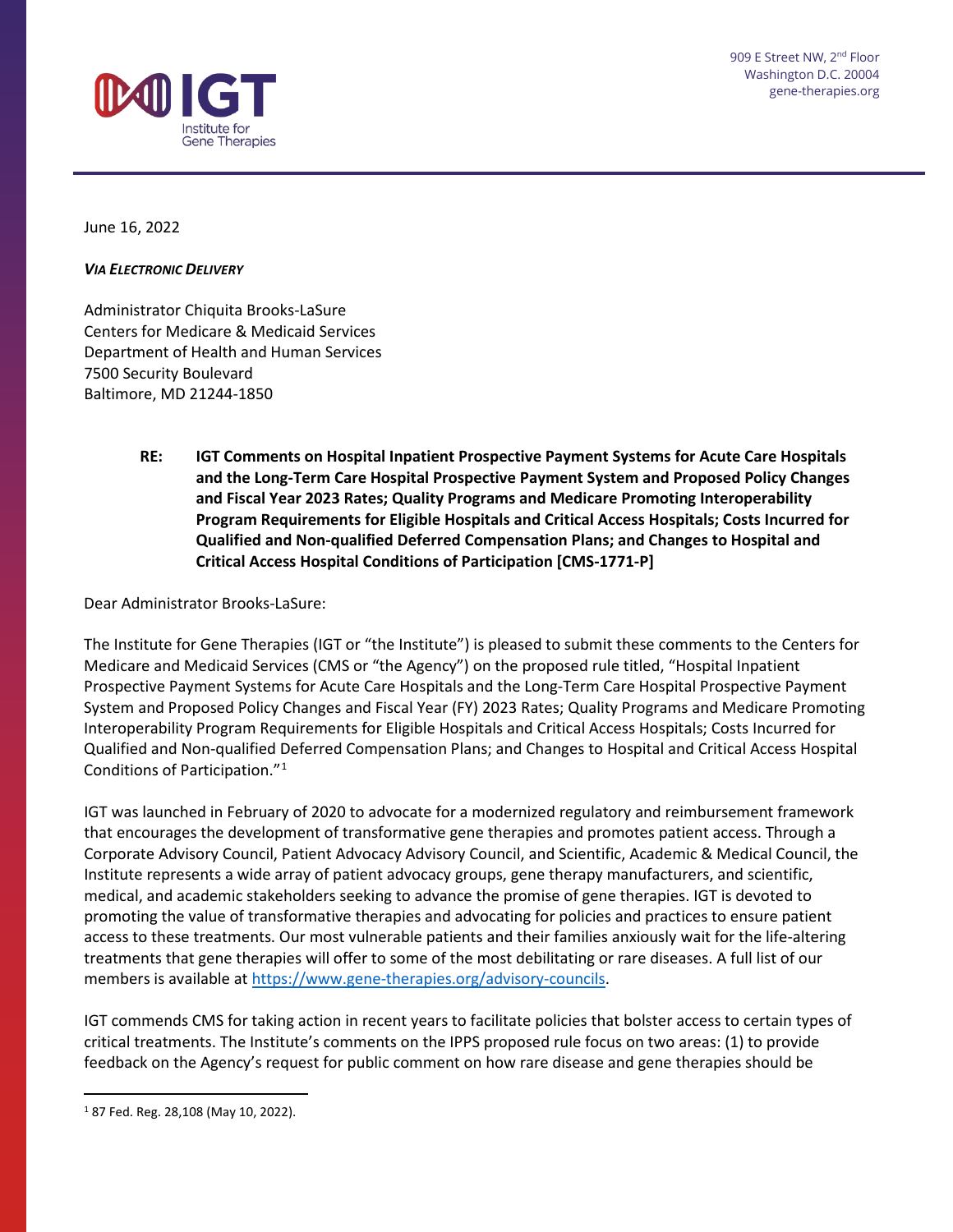incorporated in the MS-DRG reimbursement system; and (2) to reiterate and expand upon IGT's request that CMS develop an enhanced gene therapy NTAP pathway to facilitate rapid provider and patient access to gene therapies.

## **I. Rare Disease and MS-DRG Reimbursement System**

CMS is soliciting comments to explore possible mechanisms through which CMS can address rare diseases and conditions represented with low volumes. IGT has the same concerns expressed by CMS that the MS-DRG system as currently structured may be inadequate to ensure access to gene therapies, many of which will provide treatment for rare and ultra-rare diseases with low Medicare claims volume. IGT urges CMS to think outside the box in modifying or designing a system that provides adequate reimbursement for future gene therapies, particularly given the number of gene therapies that will target conditions prevalent in populations who have and continue to experience severe health inequities. Many gene therapies in development have the potential to reverse decades of health inequities faced by disadvantaged populations and Medicare's coverage and reimbursement policies will directly determine whether these populations have access to life-changing medical breakthroughs.

IGT offers the following recommendation that would help ensure that the IPPS does not inhibit access to, or the future innovation of, gene therapies:

*Establish an MS-DRG for Each Approved Gene Therapy.* CMS should establish an MS-DRG for each approved gene therapy in the inpatient setting. While CMS has expressed hesitation regarding the creation of lowervolume MS-DRGs, this precedence shouldn't preclude CMS from designing a reimbursement system that adequately covers the cost of gene therapies, along with ensuring appropriate reimbursement for the patient care costs incurred by the hospital during the course of treatment. The IPPS and MS-DRG system ("a system of averages") was designed before transformative therapies like gene therapies became a reality – and an expectation for our future healthcare system. Adherence to the current structure simply for the sake of adherence could devastate the innovative drive to facilitate timely access to gene therapies for patients with high unmet clinical need. IGT encourages CMS to view gene therapies in a different light due to their transformational nature and to use whatever tools necessary to ensure that access is not hindered.

# **II. Establish an Enhanced NTAP Pathway for Gene Therapies**

The FDA anticipates that by 2025, the Agency will approve 10-20 cell and gene therapies each year. In 2020, FDA cited that the Agency had received approximately 900 investigational New Drug (IND) applications specifically for gene therapies.<sup>[2](#page-1-0)</sup> While not all of these gene therapies will be administered on an inpatient basis, the lack of clarity regarding payment parameters that will apply initially and long-term for these therapies under bundled payment systems like the IPPS is one of the most, if not the most, pressing patient access concern for the future of gene therapy.

IGT requests that CMS establish an enhanced NTAP pathway specific to gene therapies, similar to the pathways developed for Qualified Infectious Disease Products (QIDPs) and pursuant to the Limited Population Pathway for Antibacterial and Antifungal Drugs (LPADs). The FY 2021 IPPS Final Rule established a new alternative NTAP pathway for therapies approved through the LPAD. In the FY 2020 IPPS Final Rule, CMS provided an alternate NTAP pathway for therapies receiving QIDP designation. These newly established alternative pathways will

<span id="page-1-0"></span><sup>2</sup> Press Announcement, FDA, FDA Continues Strong Support of Innovation in Development of Gene Therapy Products (Jan. 28, 2020).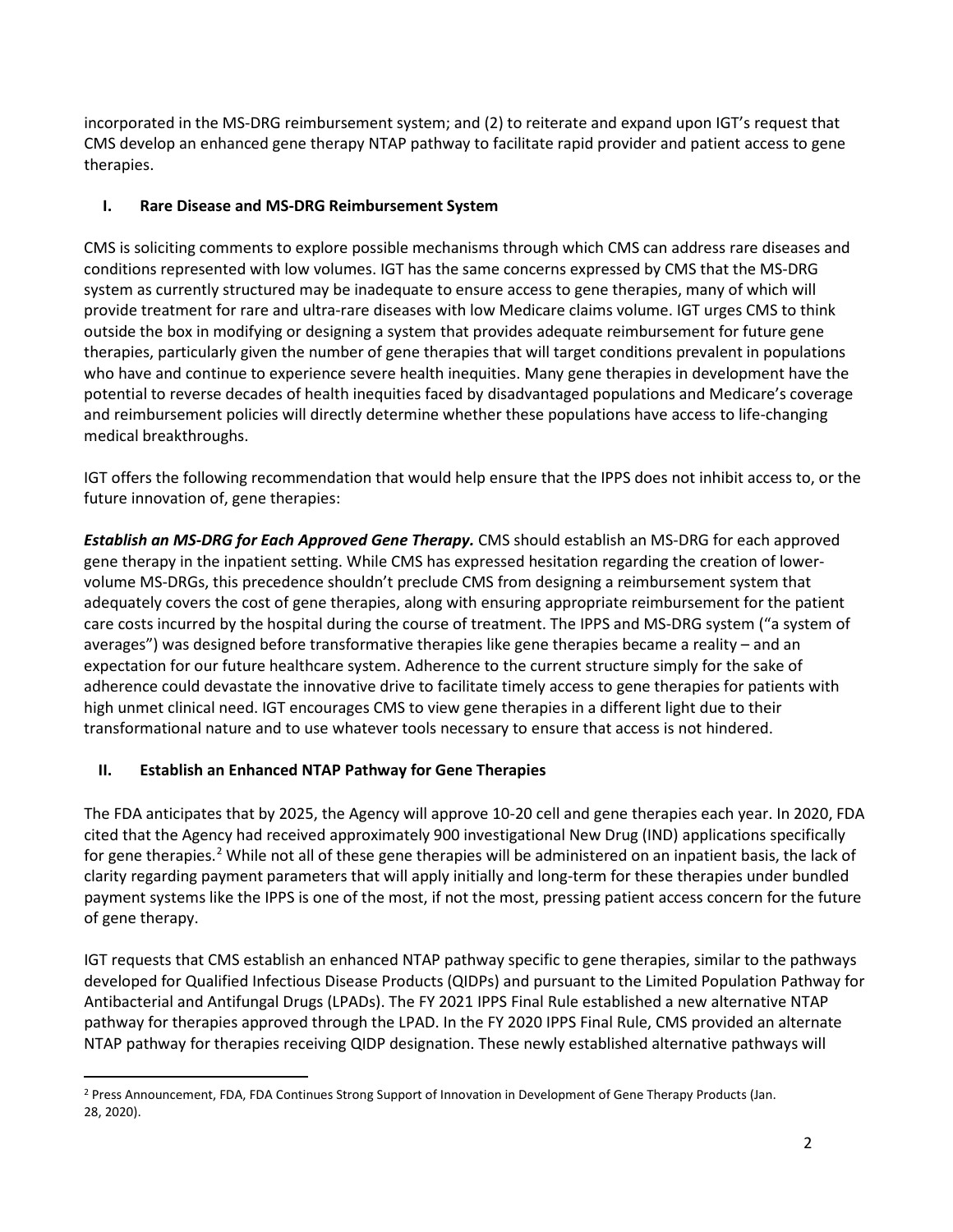provide streamlined opportunities for novel therapies that qualify to receive NTAP under IPPS. CMS should adopt a similar enhanced NTAP pathway for gene therapies to ensure rapid patient access to these cutting-edge technologies. Our specific recommendations for an enhanced NTAP pathway for gene therapies are discussed below.

### *Assurance of Satisfying "Newness" and "Substantial Clinical Improvement" Criteria based on Breakthrough Therapy Designation, Priority Review Designation, Accelerated Approval, or RMAT Designation*

Both the QIDP and LPAD alternative pathways rely on FDA designations for the products for purposes of satisfying the traditional "newness" or "substantial clinical improvement" criteria.<sup>[3](#page-2-0)</sup> If the FDA designation for a QIDP or LPAD is provided, then CMS accepts the designation as a substitute for the traditional assessment it conducts in terms of whether the product is "new and not substantially similar to an existing technology," as well as in finding that it "represent[s] an advance that substantially improves, relative to technologies previously available, the diagnosis or treatment of Medicare beneficiaries."<sup>[4](#page-2-1)</sup> CMS has similarly deemed medical devices that are part of FDA's Breakthrough Devices Program to satisfy "newness" and "substantial clinical improvement" criteria.<sup>[5](#page-2-2)</sup> IGT requests that CMS advance a proposal to permit approved gene therapies with FDA designation of Breakthrough Therapy designation, Priority Review designation, Accelerated Approval, or RMAT designation to be deemed to satisfy the "newness" and "substantial clinical improvement" criteria.

Breakthrough Therapy is only provided to drugs that are intended to treat serious conditions and for which "preliminary clinical evidence indicates that the drug may demonstrate substantial improvement over available therapy on a clinically significant endpoint(s)."<sup>[6](#page-2-3)</sup> Priority Review serves to focus attention and resources to review of "drugs, that if approved, would be significant improvements in the safety or effectiveness of the treatment, diagnosis, or prevention of serious conditions when compared to standard applications." <sup>[7](#page-2-4)</sup> FDA created the Accelerated Approval pathway to expedite the availability of novel treatments that address urgent and unmet medical needs of patients with serious and often life-threatening diseases.<sup>[8](#page-2-5)</sup> Under the Accelerated Approval pathway, FDA may approve a drug that demonstrates safety and efficacy in well-controlled clinical trials where efficacy is based on a surrogate endpoint that is reasonably likely to predict clinical benefit.<sup>[9](#page-2-6)</sup> RMAT designation is limited to drugs that satisfy the definition of regenerative medicine therapy; are intended to "treat, modify, reverse, or cure a serious or life-threatening disease or condition;" and preliminary medical evidence indicates that the therapy has the potential to address unmet medical needs for the disease or condition.<sup>[10](#page-2-7)</sup> IGT urges CMS to deem gene therapies attaining these notable FDA designations or approved through accelerated approval as sufficiently new and demonstrating substantial clinical improvement for purposes of qualifying for NTAP.

In finalizing CMS' new NTAP policies for medical devices included in the FDA Breakthrough Medical Devices Program, CMS emphasized the importance of these revisions to "address[] barriers to health care innovation and ensur[e] that Medicare beneficiaries have access to critical and life-saving new cures and technologies that

<span id="page-2-0"></span><sup>3</sup> 85 Fed. Reg. 58,432, 58,435 (Sept. 18, 2020).

<span id="page-2-1"></span><sup>4</sup> *Id.*

<span id="page-2-2"></span><sup>5</sup> *Id.* at 58,606

<span id="page-2-3"></span><sup>6</sup> Breakthrough Therapy, FDA (Jan. 4, 2018), https://www.fda.gov/patients/fast-track-breakthrough-therapy-acceleratedapproval-priorityreview/breakthrough-therapy.

<span id="page-2-4"></span><sup>7</sup> Priority Review, FDA (Jan. 4, 2018), https://www.fda.gov/patients/fast-track-breakthrough-therapy-accelerated-approvalpriorityreview/priority-review.

<span id="page-2-5"></span><sup>8</sup> FDA, New Drug, Antibiotic, and Biological Drug Product Regulations; Accelerated Approval, 57 Fed. Reg. 58,942 (Dec. 11, 1992).

<span id="page-2-6"></span><sup>9</sup> Accelerated Approval, FDA (Jan. 1, 2018), https://www.fda.gov/forpatients/approvals/fast/ucm405447.htm

<span id="page-2-7"></span><sup>10</sup> Regenerative Medicine Advanced Therapy Designation, FDA (Oct. 5, 2020), https://www.fda.gov/vaccines-bloodbiologics/cellular-genetherapy-products/regenerative-medicine-advanced-therapy-designation.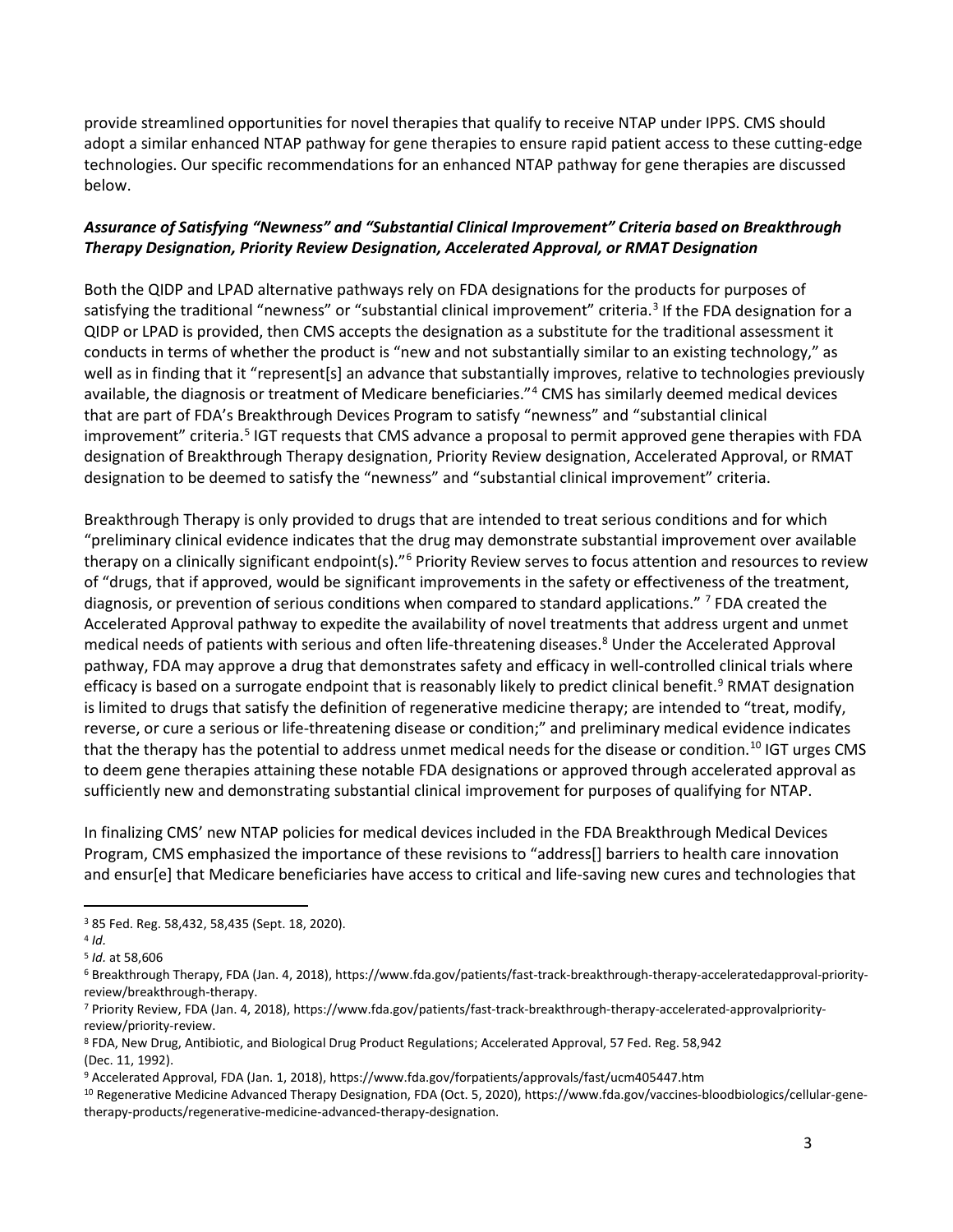improve beneficiary health outcomes."<sup>[11](#page-3-0)</sup> This same rationale applies as strongly, if not more so, in the case of gene therapies, where the therapy works by addressing the genetic cause of the disease directly to "treat, cure, or prevent a disease or medical condition."[12](#page-3-1) Bringing gene therapy to fruition has taken decades of work for scientists, with an aim of revolutionizing how diseases are treated by addressing the cause of the disease itself.<sup>[13](#page-3-2)</sup> With the potential to cure and prevent rare and often life-threatening disorders, an enhanced gene therapy NTAP pathway is critical for providing a predictable and streamlined process for ensuring rapid access to qualifying gene therapies.

### *Approval Timing Flexibility to Ensure Immediate Access*

The new LPAD and QIDP NTAP alternative pathways provide flexibility relating to the NTAP requirement for a new technology to receive FDA marketing authorization (e.g., approval or clearance) by July 1 to be eligible in the final rule for NTAP.<sup>[14](#page-3-3)</sup> Instead, CMS provides "conditional" NTAP for products through these pathways that do not receive approval by this deadline but otherwise satisfy NTAP criteria.<sup>[15](#page-3-4)</sup> Qualifying products begin receiving NTAP for qualifying discharges the quarter following the date of FDA marketing authorization provided the technology obtains FDA marketing authorization by July 1 of the fiscal year for which the applicant sought NTAP.<sup>[16](#page-3-5)</sup> IGT believes that this same timing flexibility should be part of an enhanced gene therapy NTAP pathway. Requiring a waiting period under the traditional NTAP pathway may pose a barrier to patient access to these transformative therapies following FDA approval where the July 1 deadline is not met, particularly given the low volumes anticipated for many gene therapies. These delays would be particularly concerning for therapies for progressive and life-threatening diseases where early treatment is essential for avoiding worsening of functions that cannot be regained or, in the worst-case scenarios, mortality. In many cases, gene therapies halt but cannot reverse the effects of a disease by addressing the underlying genetic cause. For this reason, any delay in access to an approved gene therapy can result in patients continuing to suffer irreversible damage caused by their disease that may otherwise be avoided. Immediate access to gene therapy will provide substantial benefit for patients' short- and long-term health, their caregivers, the healthcare system, and society.

#### *Enhanced Payment Duration*

We believe that an enhanced NTAP pathway for gene therapies should also provide for an extended period of increased reimbursement than the existing two to three years provided under the statute. While the statute outlines the timeframe for eligible NTAP payments, CMS has used its discretion in the past to offer NTAPs beyond this two- or three-year window. Given the uncertainty with data collection for FY 2022 rate setting due to COVID-19, in the FY 2022 IPPS final rule, CMS extended NTAPs for an additional year for products that otherwise would have reached the end of their three-year window.<sup>[17](#page-3-6)</sup> This same logic can apply to gene therapies, many of which won't have large claims volumes to sufficiently establish the appropriate level of costs within the applicable MS-DRG in which they are assigned. Absent the creation of gene therapy-specific MS-DRGs, this reality is more prevalent and worthy of consideration. CMS should use its regulatory discretion to

<span id="page-3-0"></span><sup>11</sup> 84 Fed. Reg. 42,044, 42,047 (Aug. 16, 2019).

<span id="page-3-1"></span><sup>12</sup> What Is Gene Therapy? How Does It Work?, FDA (Dec. 12, 2017), https://www.fda.gov/consumers/consumerupdates/what-genetherapy-how-does-it-work.

<span id="page-3-2"></span><sup>13</sup> Gene Therapy Basics, American Society of Cell and Gene Therapy (Oct. 22, 2020), http://patienteducation.asgct.org/ gene-therapy-101/gene-therapy-basics.

<span id="page-3-3"></span><sup>14</sup> 85 Fed. Reg. at 58,436.

<span id="page-3-4"></span><sup>15</sup> *Id.* 

<span id="page-3-5"></span><sup>16</sup> *Id.* 

<span id="page-3-6"></span><sup>17</sup> 86 Fed. Reg. 44,774, 44,975 (Aug. 13, 2021).